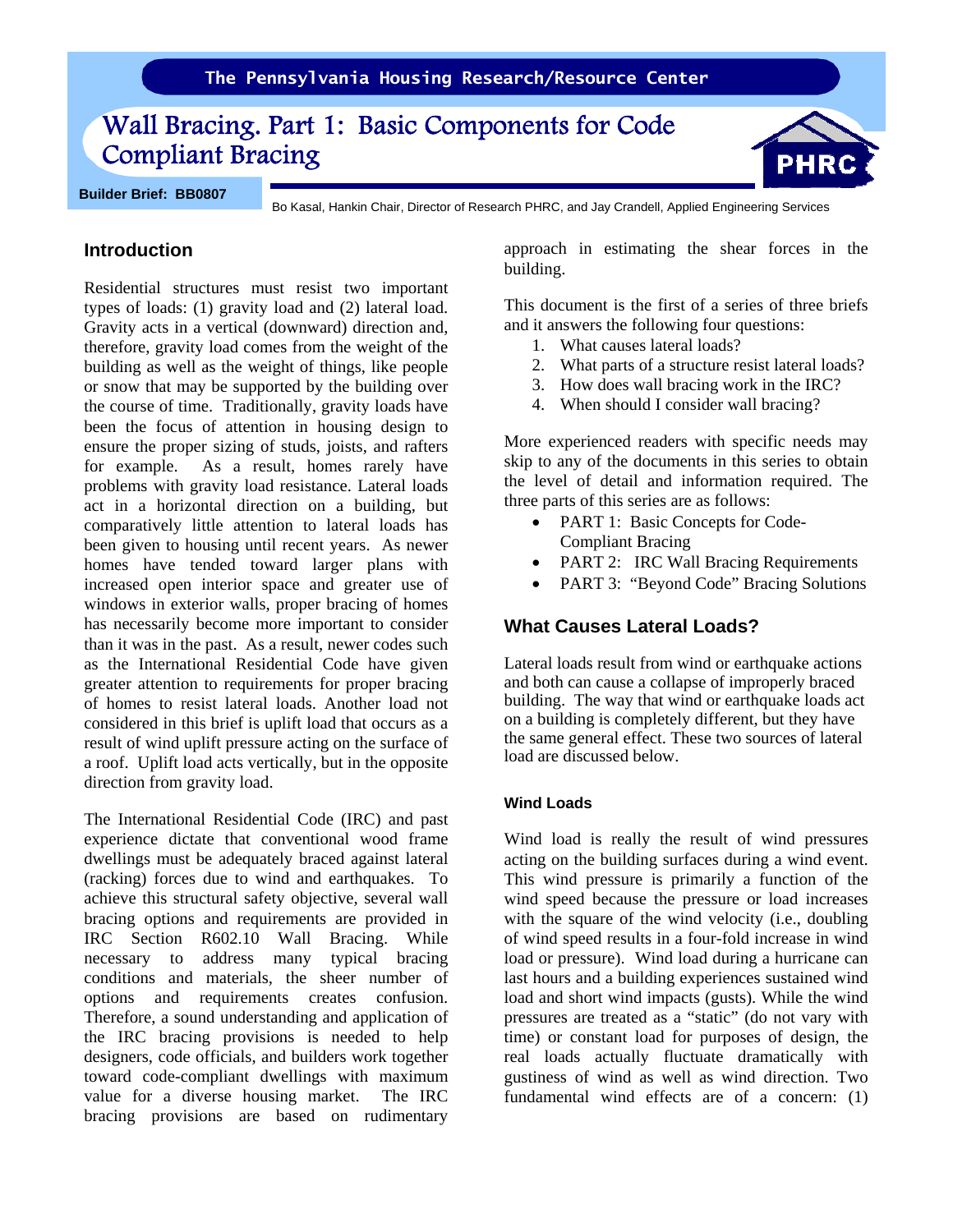localized "spikes" in wind pressure that act on small areas of a building to cause damage to items such as roof panels or siding (known as components and cladding wind loads in engineering terms) and (2) averaged wind loads that act on larger areas of the building which the entire structure must resist (known in engineering terms as main wind force resisting system loads). The latter is a subject of bracing provisions specified in the International Residential Code and discussed in this series of three briefs. It is a simple matter to realize that as a building gets larger or taller the surface area upon which wind loads act increases. Therefore, the lateral force that must be resisted by the bracing system increases.

#### **Earthquake Loads**

Earthquake forces experienced by a building result from ground motions (accelerations) which are also fluctuating or dynamic in nature, in fact they reverse direction somewhat chaotically. The magnitude of an earthquake force depends on the magnitude of an earthquake, distance from the earthquake source (epicenter), local ground conditions that may amplify ground shaking (or dampen it), the weight (or mass) of the structure, and the type of structural system and its ability to withstand abusive cyclic loading. In theory and practice, the lateral force that a building experiences from an earthquake increases in direct proportion with the acceleration of ground motion at the building site and the mass of the building (i.e., a doubling in ground motion acceleration or building mass will double the load). This theory rests on the simplicity and validity of Newton's law of physics:  $F = m \times a$ , where 'F' represents force, 'm' represents mass or weight, and 'a' represents acceleration. For example, as a car accelerates forward, a force is imparted to the driver through the seat to push him forward with the car (this force is equivalent to the weight of the driver multiplied by the acceleration or rate of change in speed of the car). As the brake is applied, the car is decelerated and a force is imparted to the driver by the seat-belt to push him back toward the seat. Similarly, as the ground accelerates back and forth during an earthquake it imparts back-and-forth (cyclic) forces to a building through its foundation which is forced to move with the ground. One can imagine a very light structure such as fabric tent that will be undamaged in almost any earthquake but it will not survive high wind. The reason is the low

mass (weight) of the tent. Over 90% of all residential buildings in the US are built as light-frame wood structures that are very light compared to masonry or reinforced concrete buildings. Therefore, residential buildings generally perform reasonably well in earthquakes but are more vulnerable in high-wind load prone areas. Regardless, the proper amount of bracing is required in both cases.

## **What parts of a structure resist lateral loads?**

The lateral resistance of the residential structure is almost entirely provided by a system of shear walls and diaphragms. These two parts of the lateral force resisting system (bracing system) of a home are discussed below.



**Figure 1: Concept of shear walls and diaphragms. All walls contribute to the house stiffness.** 

**(a) Schematic, (b) Wall participation is the force transfer** 

#### **Diaphragm**

A diaphragm is a structural term that simply refers to a horizontal plate-like system (i.e., a sheathed floor, ceiling or a roof assembly) that distributes lateral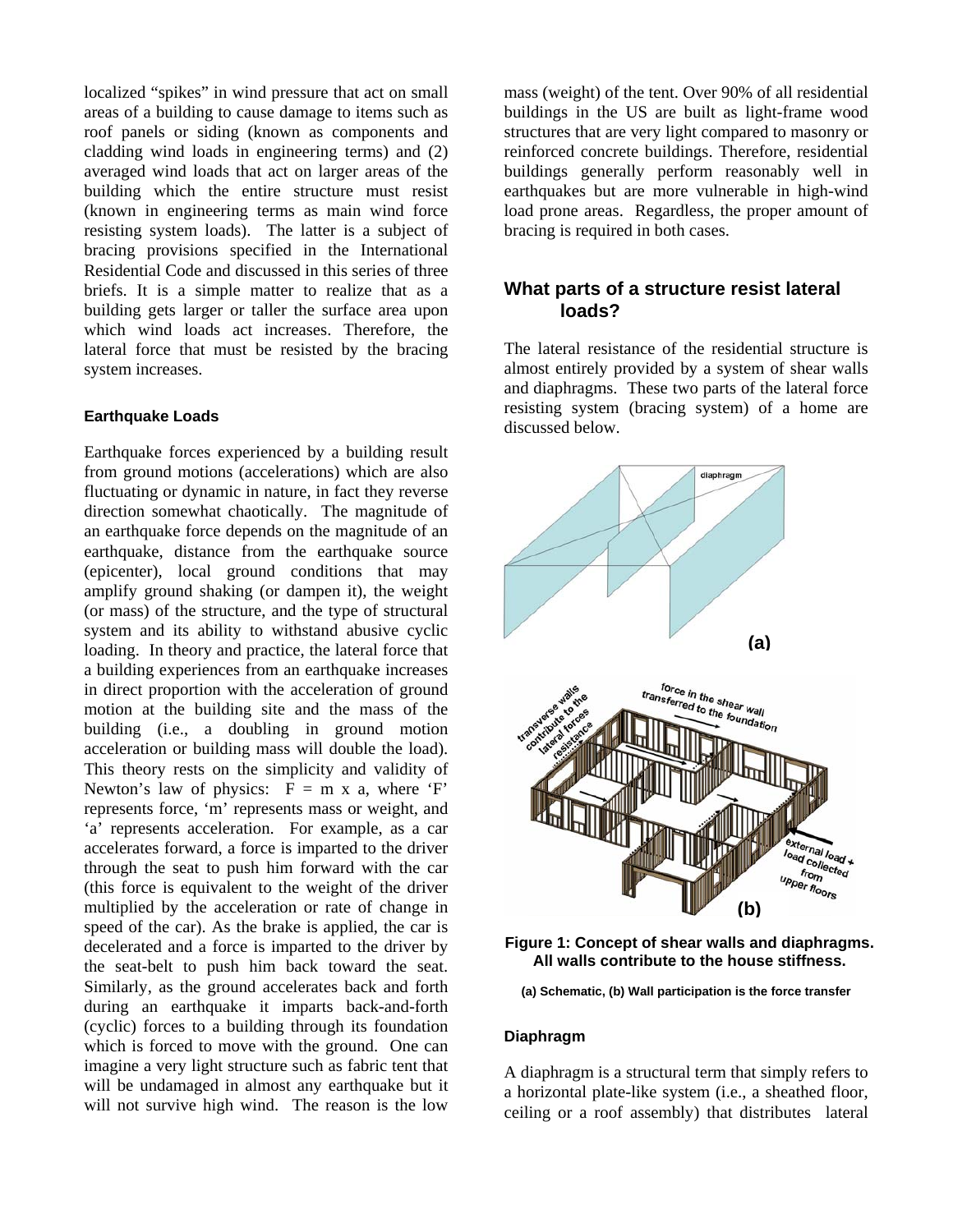loads acting on the building to shear walls (or braced wall lines) that support a floor or roof diaphragm and prevent it from excessive sideways movement leading to potential collapse. Thus, a floor or roof diaphragm serves an important role of tying the light-frame building together (Figure 1).

The basic concept is to collect all the loads and transfer them to the foundation. In the IRC, construction of floor and roof systems (diaphragms) is addressed in separate chapters of the code (Chapters 5 and 8).

#### **Shear Wall**

A shear wall is a structural term for a wall or portion of a wall line (i.e., braced wall panel) that is specifically braced to prevent racking of the studs in domino fashion as the floor or roof diaphragm above transfers shear (racking) forces into the plane (length direction) of a braced wall line (braced wall line is explained latter in the text). In general, only braced wall lines parallel to a given lateral load direction are considered in providing racking resistance. However, even the interior and transverse walls (Figure 1b) participate in load transfer and overall stiffness providing that they too are adequately connected to the floor or roof diaphragm system above. This three-dimensional action is not explicitly considered in the current IRC bracing provisions and requires the services of a design professional to implement. In addition, the portion of the lateral load imparted to each shear wall or braced wall line by a floor or roof diaphragm depends on various factors but, in general, a stiffer wall (stronger and more rigid bracing) will attract a larger portion of the total lateral load as compared to the less stiff wall (3). Unlike water, structural loads tend to follow the path of greatest resistance or stiffness until that path is "broken" or weakened. This means, for example, that a wall with large opening will attract less load compared to a wall of the same size and construction with small or no opening.

As discussed above, "wall bracing" is an important part of the bracing system but will not, by itself, be sufficient in providing lateral resistance of the building. An entire system and load path must be established (e.g., diaphragms connected to shear walls, shear walls connected to floors/foundation, etc.). Consequently, the IRC provides basic connection requirements for framing (floor, wall, and roof construction) to provide such a system for the limited design wind and earthquake conditions addressed directly in the code. For extremely hazards areas (hurricane-prone regions) and nearfault areas in seismic zones, an engineered design is required. Alternatively, a prescriptive design in accordance with reference standards in Section R301 of the IRC may be used. In Pennsylvania, such highhazard wind or seismic conditions do not exist.

When a house is subjected to wind or earthquake load, various types of failure must be prevented:

- slipping off the foundation (sliding)
- overturning and uplift (anchorage failure)
- shear distortion (drift or racking deflection)
- collapse (excessive racking deflection)

The first three types of failure are schematically shown in the Figure 2. Clearly, the entire system must be tied together to prevent building collapse or significant deformation. To illustrate, a house acts as a three dimensional system that can be compared to a cardboard box - relatively flexible cardboard is assembled into a rigid box. One missing wall of the box will make the cardboard easy to deform. A similar concept can be applied to a more complex house; one need only expand it and stack several of the "boxes" and tie them together.

For additional information, a thorough explanation of wall bracing concepts, design principles, and supplemental design data is found in the Residential Structural Design Guide – 2000 Edition (HUD, 2000).



#### **Figure 2: Schematic of the deformations of the structure due to the lateral loads**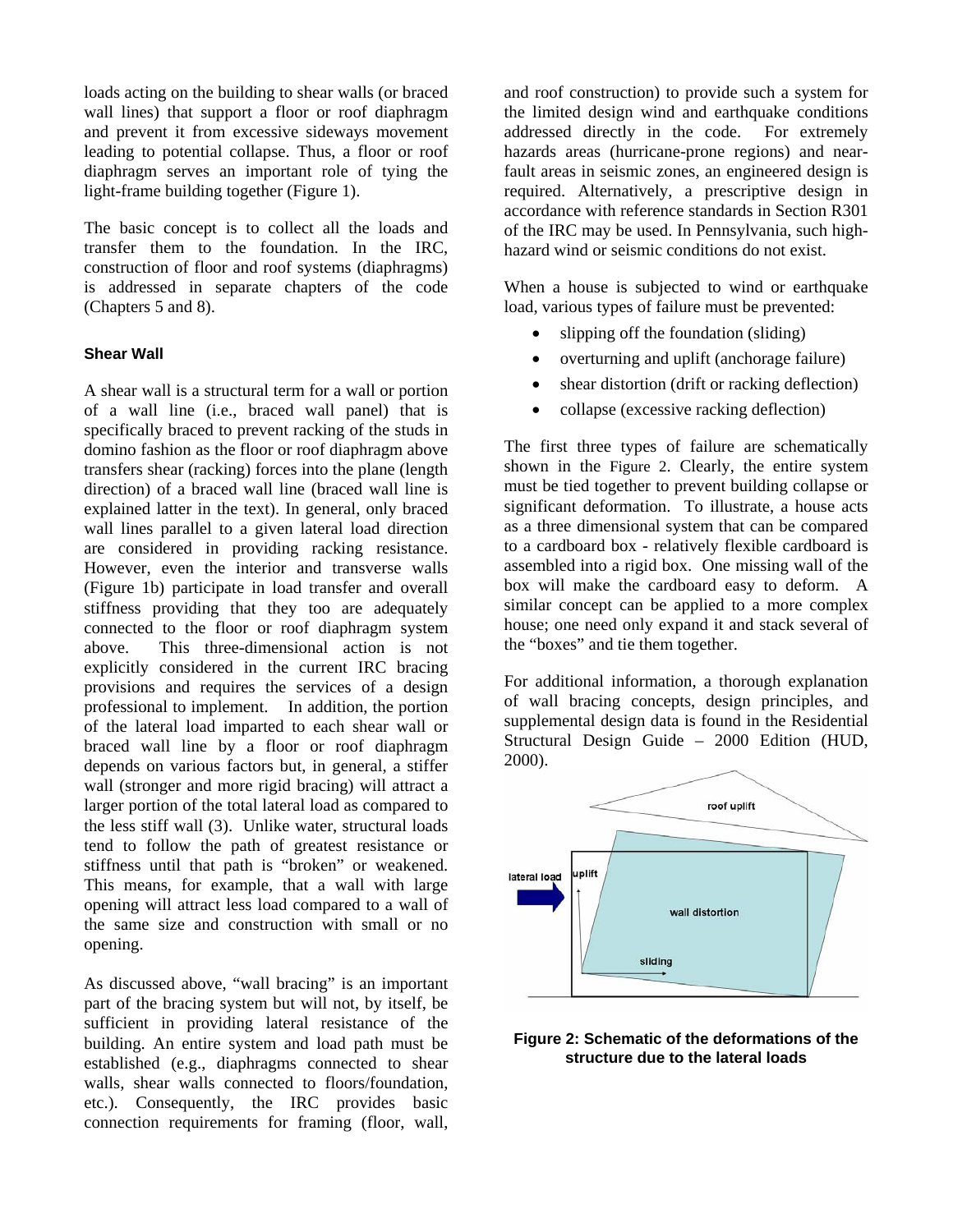# **Basic Concepts & Definitions in IRC R602.10 Wall Bracing**

Wall bracing in accordance with the IRC (Section R602.10) involves placement of code-compliant bracing elements or *braced wall panels* in required amounts on wall lines that are required to resist lateral loads. Consequently, these wall lines are known as *braced wall lines*. Different braced wall lines in a given building plan require different amounts of bracing depending on their individual share of the lateral load acting on the building as a whole. Therefore, the amount of bracing required for a given wall line according to the IRC depends on:

- The design wind or earthquake load (magnitude) of hazard).
- The size of the building and how many stories are supported by a braced wall line.
- The spacing between braced wall lines.
- The type or method of wall bracing used (strength of brace).

Obviously, buildings located in higher hazard areas with large design wind speeds or earthquake ground motions, experience greater potential lateral load and vice-versa. Also, walls supporting multiple stories have greater lateral load than those supporting only a roof. Lower story walls serve to resist an accumulation of lateral load from upper story levels that must be passed down to the foundation and then to earth. For buildings that have widely-spaced wall lines and large interior open areas, the lateral load shared by each wall line is increased relative to a building that has many closely-spaced wall lines in each plan direction. Finally, the method of bracing will determine how much bracing is needed on a given braced wall line. Generally, narrower walls will require a more effective bracing method. These lateral load and bracing strength principles are reflected in IRC Section R602.10 Wall Bracing.

The following concepts and definitions are fundamental to wall bracing provisions in IRC Section R602.10 as discussed and applied later in Part 2 of this series of guides. They also have significant potential impacts on the architectural design of individual building walls as well as the plan layout of walls. These concepts should be understood to the point of becoming routine in planning and design of dwellings.

#### **Braced Wall Line (R602.10.1)**

Walls that are braced to resist lateral are known as braced wall lines. Essentially all exterior walls are considered to be braced wall lines and are required to be properly constructed with *braced wall panels*. Although not always required, interior walls also may be used as braced wall lines. A braced wall line can have limited offsets as shown in Figure 3 and still be considered as a single braced wall line. When an offset does not comply with those limits, the wall lines to either side of the offset are required to be considered as separate braced wall lines. Such offsets affect the amount and location of braced wall panels and, thus, the layout of openings for windows and doors in a series of braced wall lines on a given building side or elevation.



#### **Figure 3: Braced Wall Line Offset Limitations (2)**

#### **Braced Wall Line Spacing (R602.10.1.1)**

Braced wall line spacing determines the amount of lateral load that is shared by the two or more parallel braced wall lines in each plan direction (see

Figure 3b). The lateral load must be resisted by use of an adequate amount of braced wall panels on each braced wall line. Therefore, bracing amounts are dependent on the spacing of braced wall lines. This consideration influences the space that is available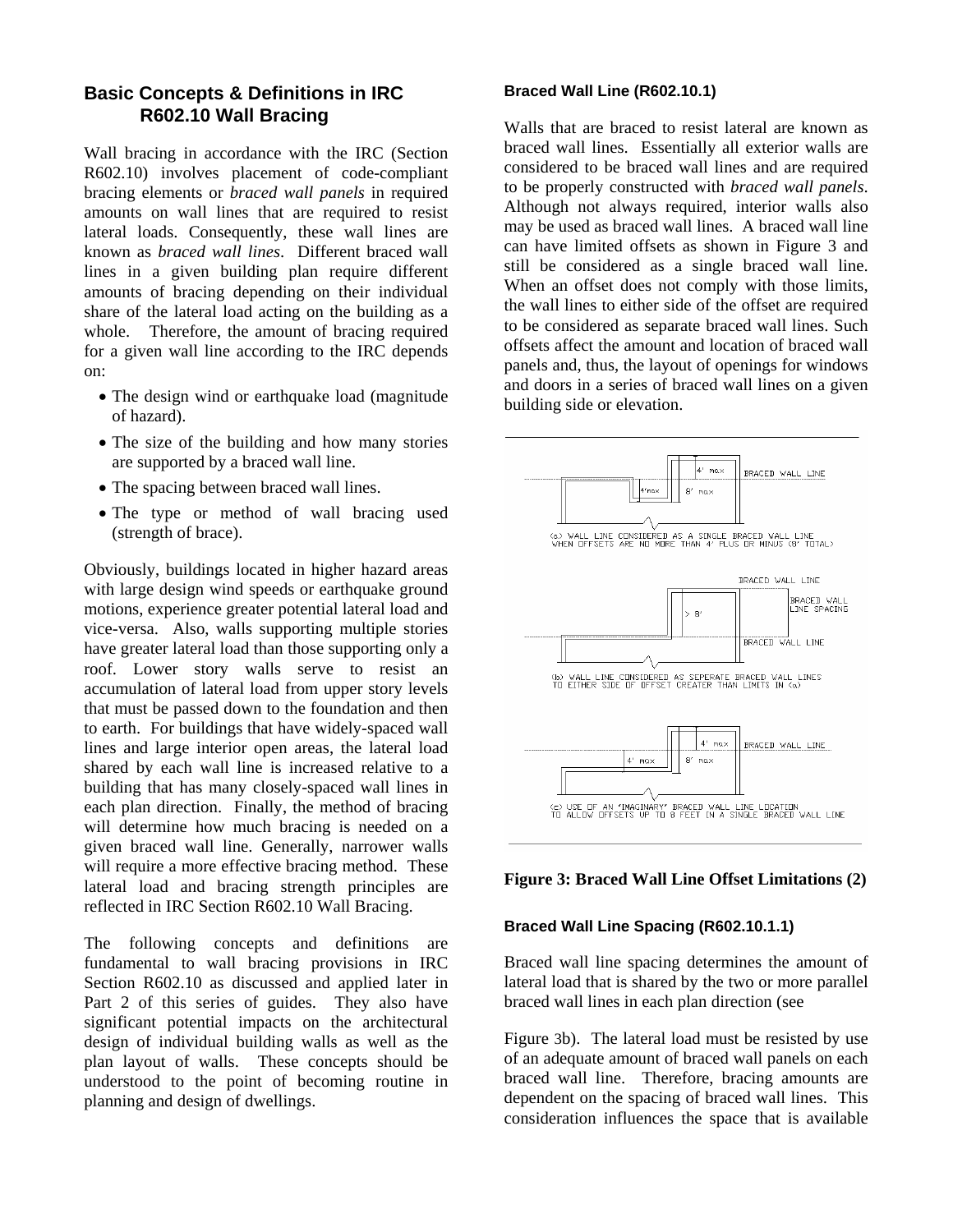for wall openings on exterior walls, which may necessitate the use of interior braced wall lines to help share the bracing load (reduce the amount of bracing on exterior braced wall lines) in a given building plan direction.

#### **Braced Wall Panel (R602.10.1)**

A braced wall panel is a section of a braced wall line that is braced with a code compliant bracing method such as a let-in brace, a wood structural panel, or other bracing methods (see Figure 4). Braced wall panels must meet minimum width requirements (length of wall covered) to count toward required bracing amounts. The minimum widths required for braced wall panels of the various bracing methods constrain the layout and spacing of wall openings. While braced wall panels that are narrower than allowed still contribute to bracing, this contribution may only be considered through an engineered design or supplemental solutions (see Part 3 in this series).

#### **Braced Wall Panel Location (R602.10.1)**

In addition to being used to meet minimum bracing amounts, the location of braced wall panels on braced wall lines must meet a couple of additional constraints (see Figure 4):

- 1. braced wall panels must be spaced no greater than 25 feet on center along a braced wall line, and
- 2. braced wall panels must begin no more than 12.5 feet from the end of a braced wall line (usually defined by an inside or outside building corner). $<sup>1</sup>$ </sup>

 $\overline{a}$ 





#### **Compatibility of bracing methods**

The compatibility of bracing methods in the IRC is not addressed in general. However, the IRC recognizes specific instances where one brace type can be substituted for another (e.g., IRC Section R602.10.6). Because each code-compliant bracing method is intended to provide equivalent minimum performance, they may be used interchangeably on different braced wall lines of the same building or within the same braced wall line provided each bracing method complies with its specific requirements. This concept is important because it allows bracing methods to be selected and used on the basis of conditions that may be unique for a given building. Thus, the overall bracing design of a building may be optimized for cost and performance. For example, continuous structural sheathing (IRC Section R602.10.5) may be used on one building wall where narrow braced panel widths are necessary due to window and door layout. However,

 $1$  For the continuous wood structural sheathing method (IRC Section R602.10.5) a minimum 2-foot panel must be located at both ends of a braced wall line using this method as discussed further in Part 2 of this series of guides.